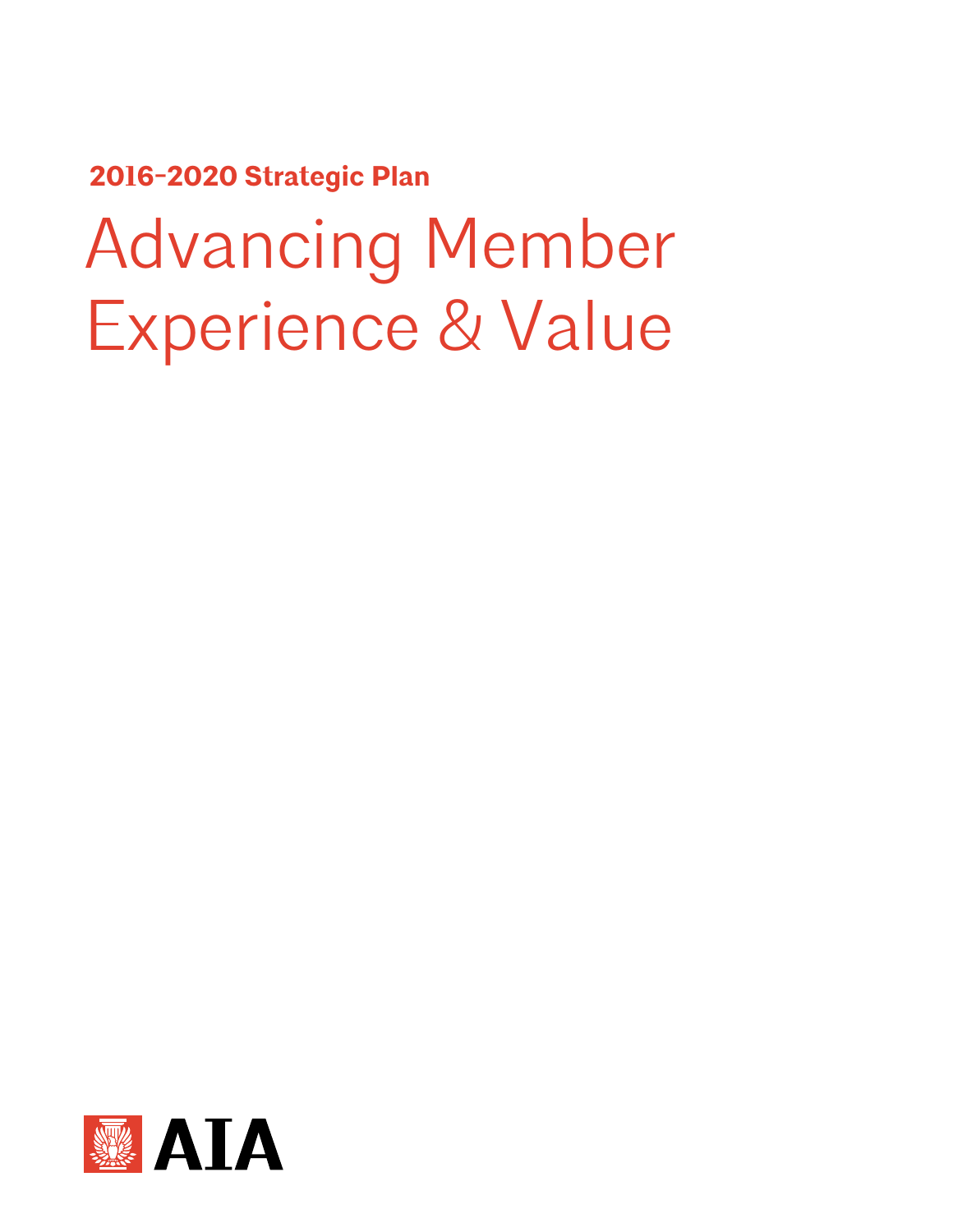#### **AIA Mission**

The AIA is the voice of the architectural profession and a resource for its members in service to society.

#### **AIA Vision**

The American Institute of Architects: Driving positive change through the power of design.

#### **Strategic Initiatives**

- 1. Knowledge
- 2. Prosperity
- 3. Sustainability
- 4. Workforce

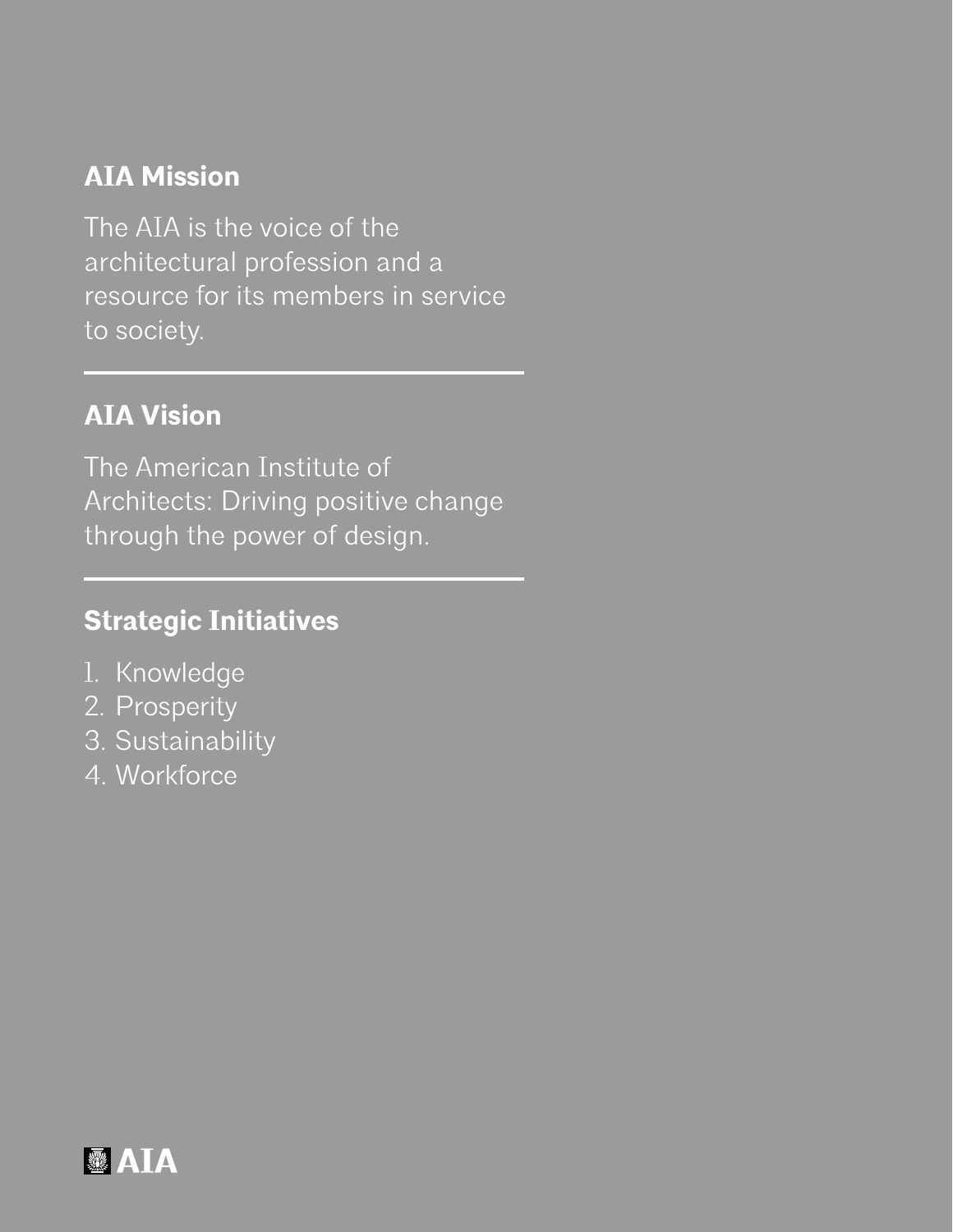#### <span id="page-2-0"></span>Contents

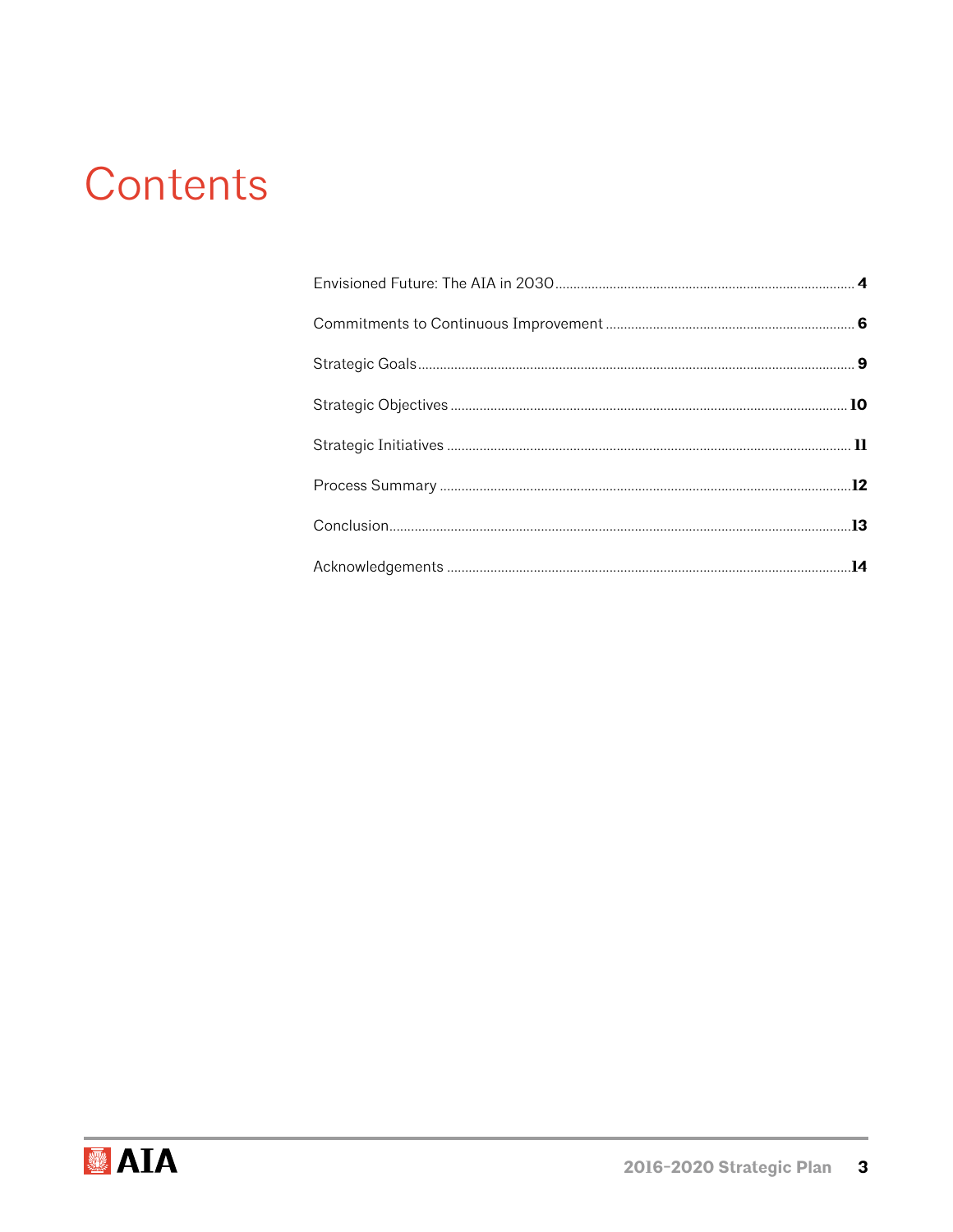#### <span id="page-3-0"></span>Envisioned Future: The AIA in 2030

It is the year 2030, and the American Institute of Architects is harnessing the power of architecture to transform society. The role of architects has never been greater. The United Nations predicts that by 2050, the number of people living in cities will have doubled from 2015 rates, with 96 percent of that growth in emerging markets. The AIA and its members have embraced these dramatic changes and are leaders in demonstrating how the built environment is fundamental to a healthy society, and in showcasing how the thoughtful and responsible practice of architecture is an essential ingredient in addressing the inherent opportunities, challenges, and inequities in our communities.

The AIA's steadfast commitment to leveraging the transformative power of architecture to design a better world has led to:

**Architects creating more vibrant, equitable living environments** that embody our nation's democratic ideals, visible in cities and towns throughout America and the world. We know that communities thrive when people are sheltered and safe, and that justice demands equal access to a healthy living environment and affordable housing. Through their civic leadership and design solutions, architects have helped ensure that all people enjoy their fundamental rights to safe, healthy, and affordable homes and communities.

**Architects leading dialogues in their communities** to convey the value of architects and architecture. The AIA's successful efforts to create a more equitable framework for federal procurement of design services has translated to more favorable fee structures in state and local jurisdictions as well as commercial settings. This is made possible by a more effective approach to harnessing the power of AIA members, in collaboration with allies, to drive positive legislative and policy outcomes at all levels of government.

**Buildings meeting or exceeding 2030 Challenge targets.** Human survival depends on a more sustainable built environment. AIA's global leadership in sustainability enables architects to build with public health in mind and positively impact the lives of users in dramatic ways. Increased options for resilience and improved transparency of building materials add a new dimension to the architect's selection process for all projects.

The United Nations predicts that by 2050, the number of people living in cities will have doubled from 2015 rates, with 96 percent of that growth in emerging markets.<sub>99</sub>

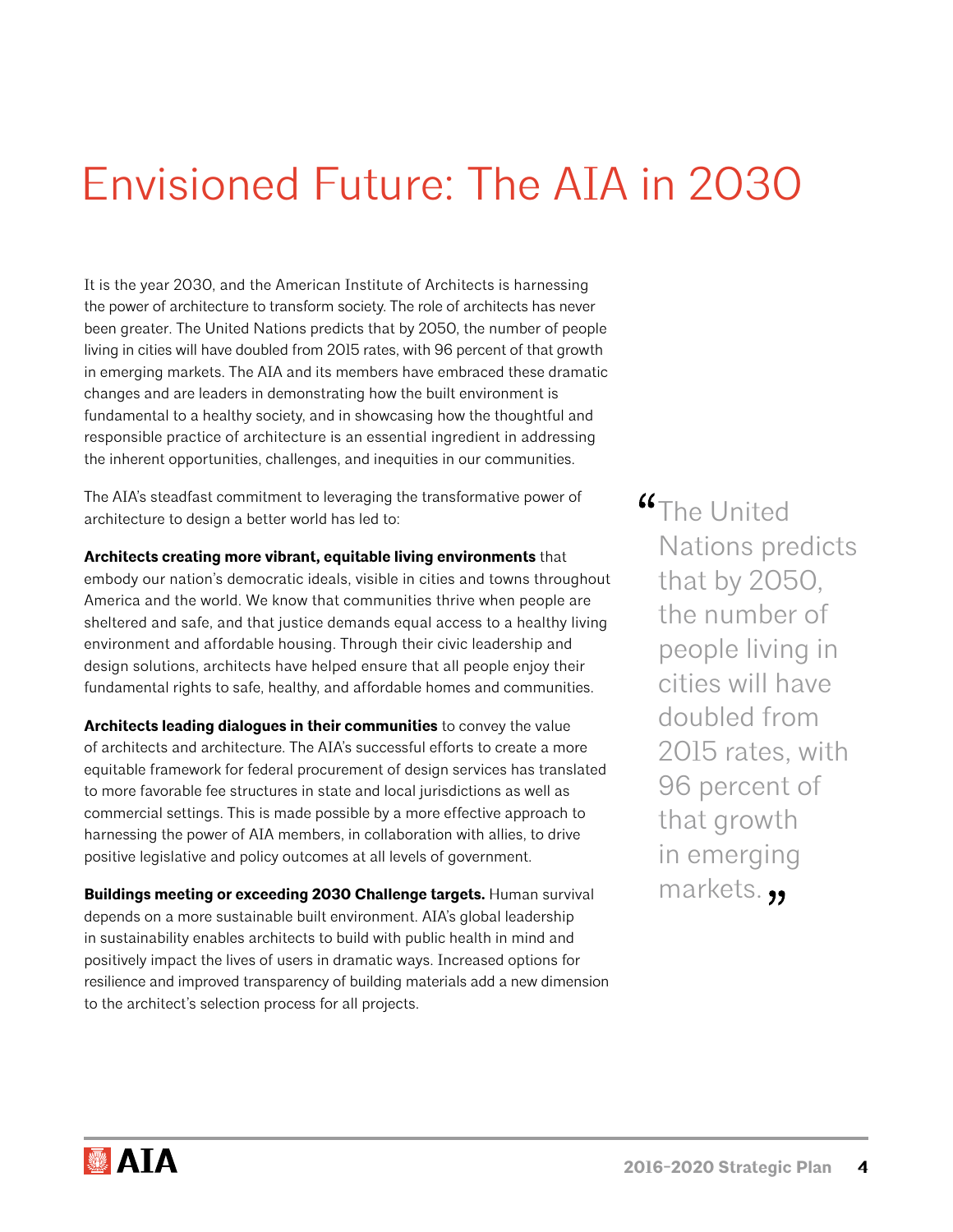**AIA becoming a global leader** helping communities tackle their most difficult problems. As globalization has created new opportunities and challenges for architects, the AIA is the place they look to for the latest resources on international practice. Architects recognize the impact that a flatter world has on the economic viability and environmental integrity of their projects domestically. The AIA is out in front working with its partners on the development of global solutions for society.

**Architects leading innovation in design and construction** around the world. As radical changes in the design and project delivery process have unfolded, the AIA supports its members and firms in adapting to a rapidly evolving landscape. Architects are valued for their insight and ability to help envision, plan and realize a better world while achieving their client's goals. As the central, digital, userfriendly "hub" of knowledge for the profession, AIA's tools and resources help its members prosper by equipping architects to provide the value that their clients, partners, and communities expect. Access to research fuels our members and society with facts that underscore design decision making and outcomes.

**Architects embracing novel and entrepreneurial approaches** despite the oscillation of the economy to create a prosperous profession. The AIA has helped members pursue innovative business models and navigate the opportunities and challenges of practicing in a dynamic market. The free flow of architectural services across borders has created new practice models and allowed AIA member firms to tap into global demand while sustaining the leadership of architectural practice and the mitigation of unsustainable design practices that exacerbate the impacts of climate change. AIA architects are project leaders demonstrating the total value of architecture in the design and construction equation.

#### **AIA becoming the professional home for an increasingly diverse and**

**engaged workforce** and advancing solutions to positively impact the profession and prepare the next generation of architects to become trusted advisers in a global economy. Individuals with diverse perspectives and backgrounds are sought out and included in leadership at all levels of the AIA and within AIA member firms. Member-architect structures, functions, and work products are exemplary. The infrastructure that supports AIA core programs and services drives member value across strategic priorities, and the AIA is, indeed, the essential resource to its members in their service to society. The AIA is a strong network of motivated individuals who choose to participate because of the value of services.

The AIA is out in front working with its partners on the development of global solutions for society. **,** 

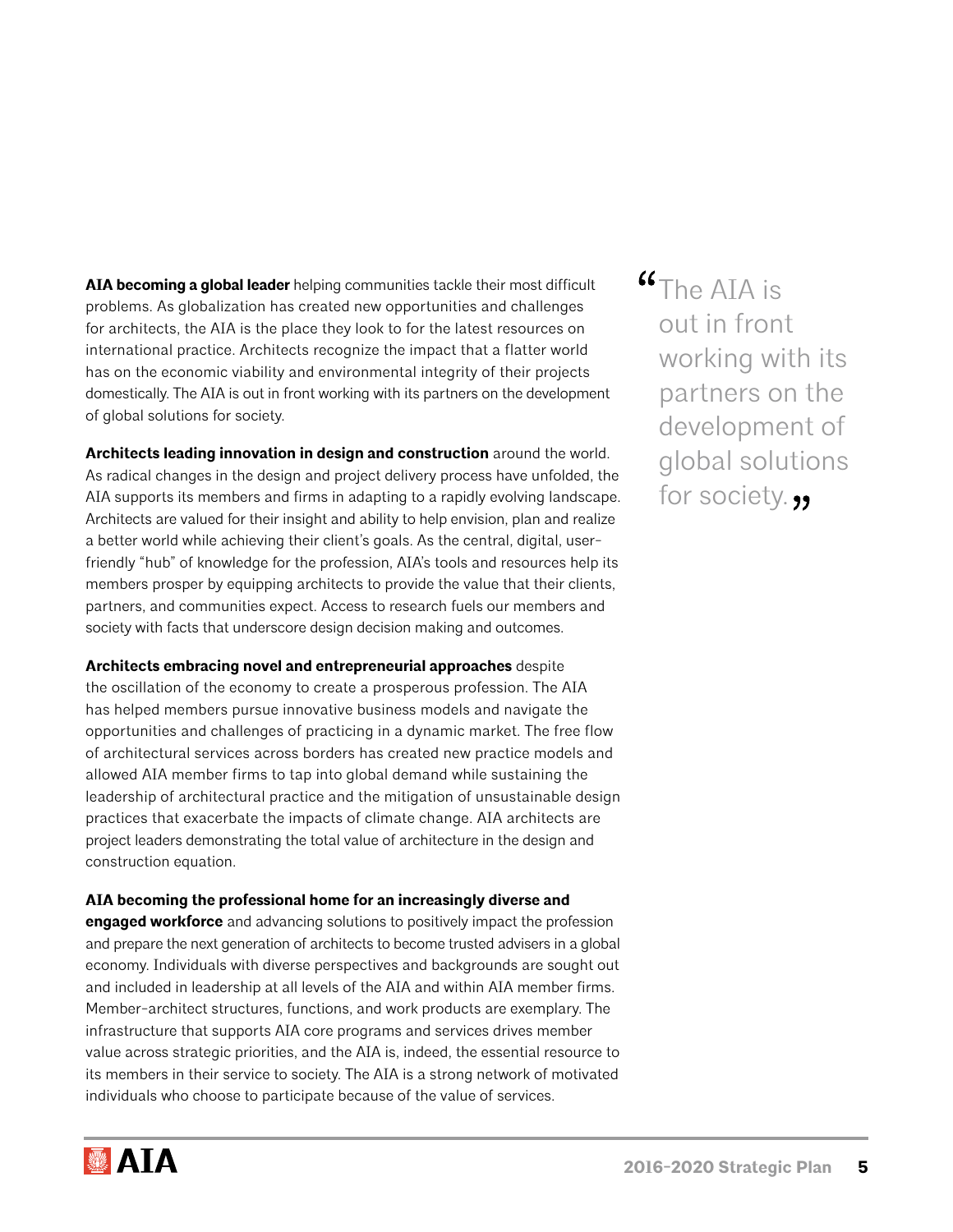#### <span id="page-5-0"></span>Commitments to Continuous Improvement

Achieving the goals and objectives of this plan demands the AIA utilize finite resources effectively and efficiently. Organizational effectiveness represents the AIA's continual effort to strive for excellence and develop new resources, new systems, and new ways of working together. The AIA's infrastructure and shared services teams are integral to our ability to deliver value to members.

These are the tools that the AIA will use over the coming years to help remain on track to achieve its goals and to ensure the success of our four strategic initiatives. Some are new initiatives that will transform the AIA into a 21st-century member-service organization; others are longstanding programs re-envisioned to better align with the AIA's goals. They all have one goal in common: to enable the leadership and staff of the AIA to deliver exceptional results to members.

**DIGITAL TRANSFORMATION** Digital Transformation is the AIA's two-year initiative to transform the AIA and provide increased value to members and the profession through technological advancements. Digital Transformation will not only provide an enhanced member experience through new online and mobile experiences; it will provide the AIA with better data, enabling it to continuously monitor the prioritization and member value proposition of AIA offerings, to ensure the Institute's work is continuously relevant to members as their careers evolve.

The AIA serves a number of audiences, including the public, and there are many different needs. By leveraging public-user research, Digital Transformation can identify what types of content will be most effective to showcase. Digital Transformation will enable the AIA to utilize digital data in ways it never previously could, helping the Institute better understand user needs and interests, to provide more useful and effective content, products, and online experiences. The AIA website and emails are being designed under the "mobile first" strategy, so that AIA content will be readable and usable on any technology platform, from desktops to smartphones. New online project galleries and a more robust Architect Finder will make it easy for members to showcase their work on the national stage.

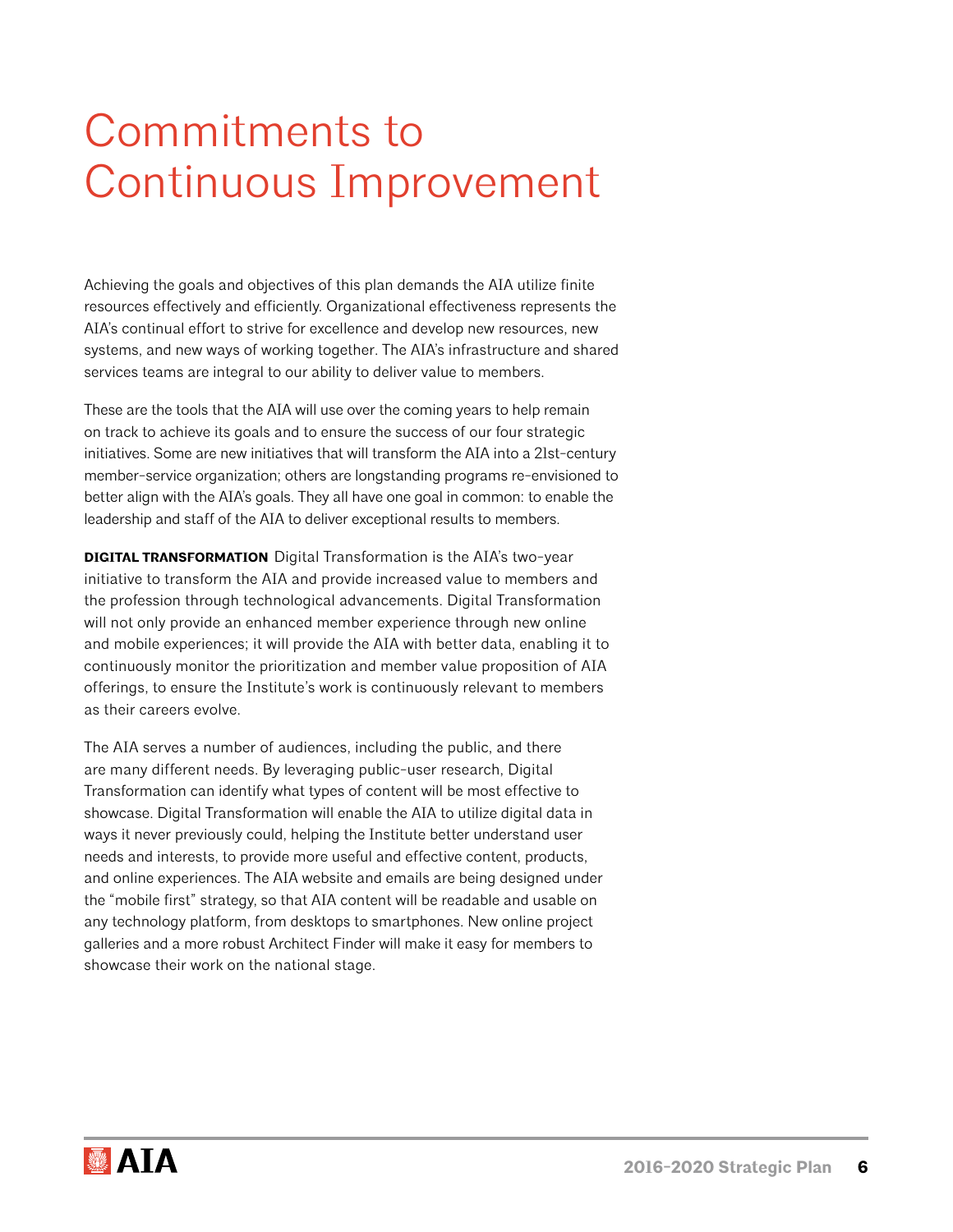**COMPONENT EXCELLENCE** The AIA is committed to providing a consistent experience for all members, while aligning financial resources and service capacity to ensure that AIA membership is valuable and relevant. The implementation of the Member Services Resource Task Force recommendations will back up AIA member value goals with concrete action, ensuring that no matter where an AIA member lives and works, the baseline level of service will be the same. Provided by the AIA, the Member Service Alignment Grants are one example of support designed to defray the costs of making organizational change. Component Accreditation begins in 2016; AIA Components that meet core services will be accredited for three years, but can achieve up to a fiveyear accreditation in recognition of excellence in providing services above and beyond the "baseline."

**VALUES-BASED CULTURE: A STAFF COMPACT** Internally, the AIA staff has embarked upon a process to develop and commit to a set of common values. Shared among AIA staff and supported by member leadership, these new values will provide a model for the behavior and beliefs that we collectively put into action every day.

The commitment by AIA staff to enhance the way we work together will create higher levels of performance, increase the recruitment and retention of top talent, enhance relationships between staff and members, and model effective organizational behaviors for the entire organization. Efforts will shift to maintaining, reinforcing, and communicating the values and behaviors through new or enhanced management systems such as performance reviews, training, and other organizational structures.

**BUILDING A CULTURE OF ADVOCACY** In order to ensure that the AIA remains a powerful voice for architects before decision-makers within and outside government, the Institute is embarking on a long-range initiative to build its capacity, and that of its members, to effectively advocate for our profession. Building a culture of advocacy will help the AIA advance pro-architect policies before government bodies at all levels and provide architects with tools to speak up for their profession before clients, allied professionals, and the public.

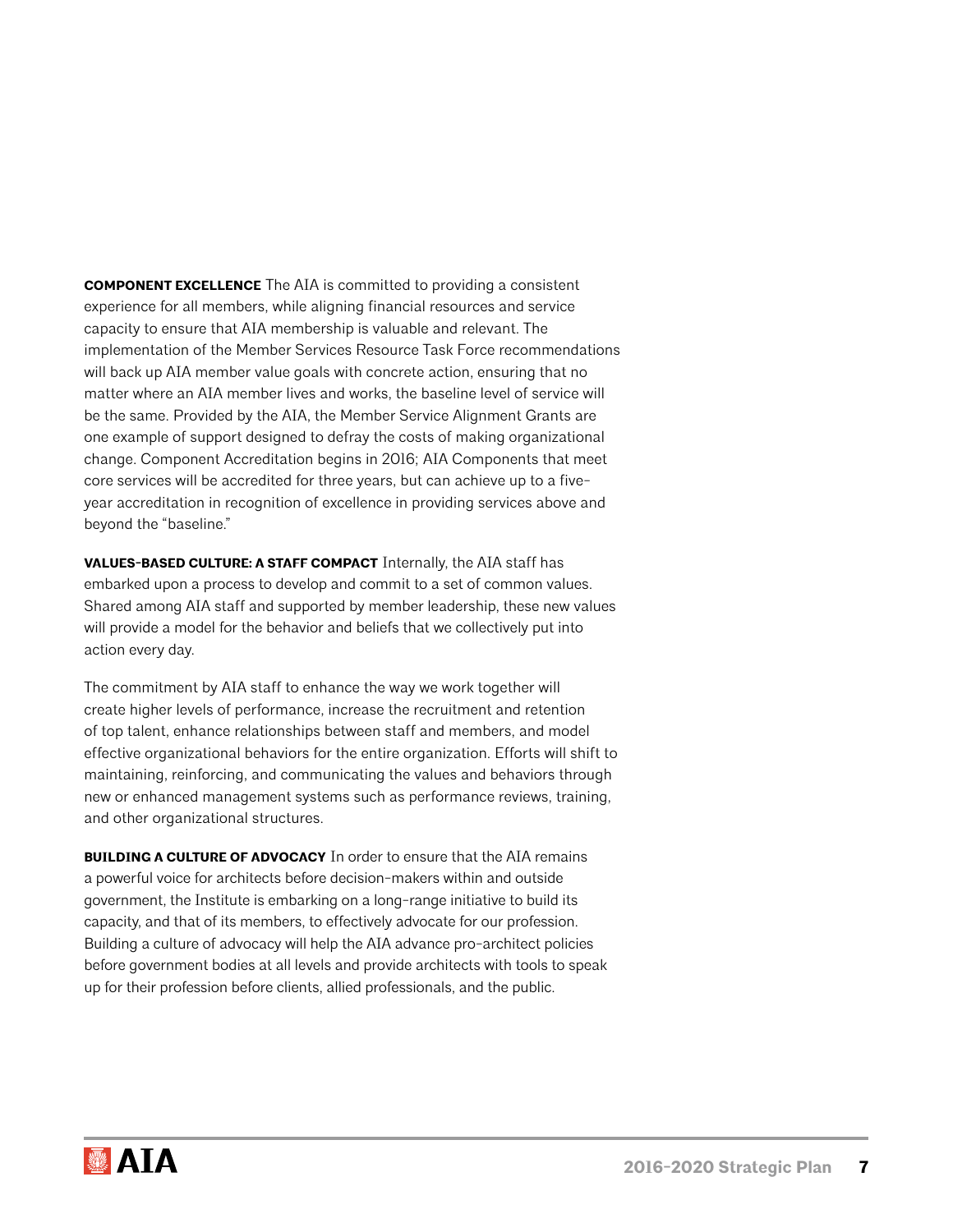In 2016, the AIA will inaugurate a bold new event that will combine realtime grassroots lobbying on Capitol Hill with training to help members bring advocacy skills and tools to every community. The AIA is building a robust, diverse network of member advocates who can advance AIA's policy agenda to audiences and decision-makers across the country and new communications tools to help spread the message. The AIA will expand its efforts to identify, support, and celebrate AIA members who assume leadership roles in their communities and policymaking bodies working collaboratively with all state and local Components.

**OUTREACH** A public awareness campaign will continuously develop new creative approaches to demonstrate architects' skill, passion, and commitment to serving their clients and communities. Audience research will refine, focus, and expand the reach and impact of the messages. The campaign will be increasingly explicit and compelling in showcasing what architects do and how the value they create contributes to healthier, more sustainable outcomes.

Existing strategies, such as media relations and public affairs outreach, will augment the public awareness campaign as well as continue to consistently promote the role and contributions of architects to professional, government, and public audiences, generating more than 4,000 media placements annually. Combined, the public awareness plan, public relations support for the Architects Foundation, social media, media relations, executive communication, publishing, and Honors & Awards will be leveraged to help expand and reinforce awareness of the value of the profession among clients, policymakers, influencers, and the general public.

The outreach efforts will build upon the current success of the AIA Annual Convention and Expo, expanding the appeal of this professional development opportunity to earn a reputation as the nation's premiere gathering of the design professions. Generating new experiences requires selecting broadly appealing and inspiring speakers as well as relevant and timely education sessions, and providing an opportunity to interact with experts on the building materials and services that comprise the raw material for the solutions architects provide.

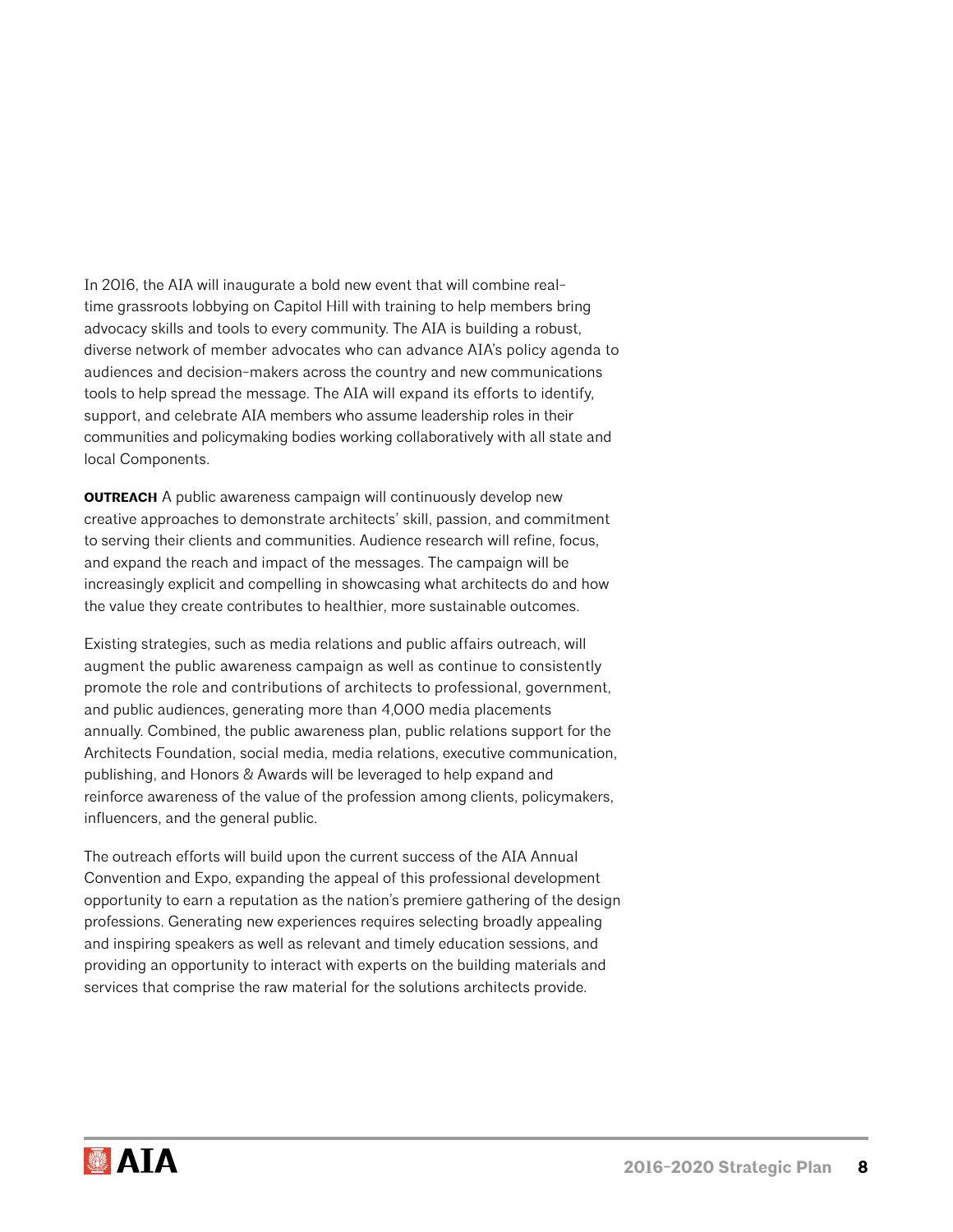## <span id="page-8-0"></span>Strategic Goals

The AIA has set forth the following goals to support the Mission and Vision of the organization:

**ELEVATE PUBLIC AWARENESS** of the value of architects and architecture to society.

**ADVOCATE FOR THE PROFESSION** by championing the architect's role in designing a better world.

**ADVANCE KNOWLEDGE AND EXPERTISE** that bring the transformative power of architecture to the built environment.

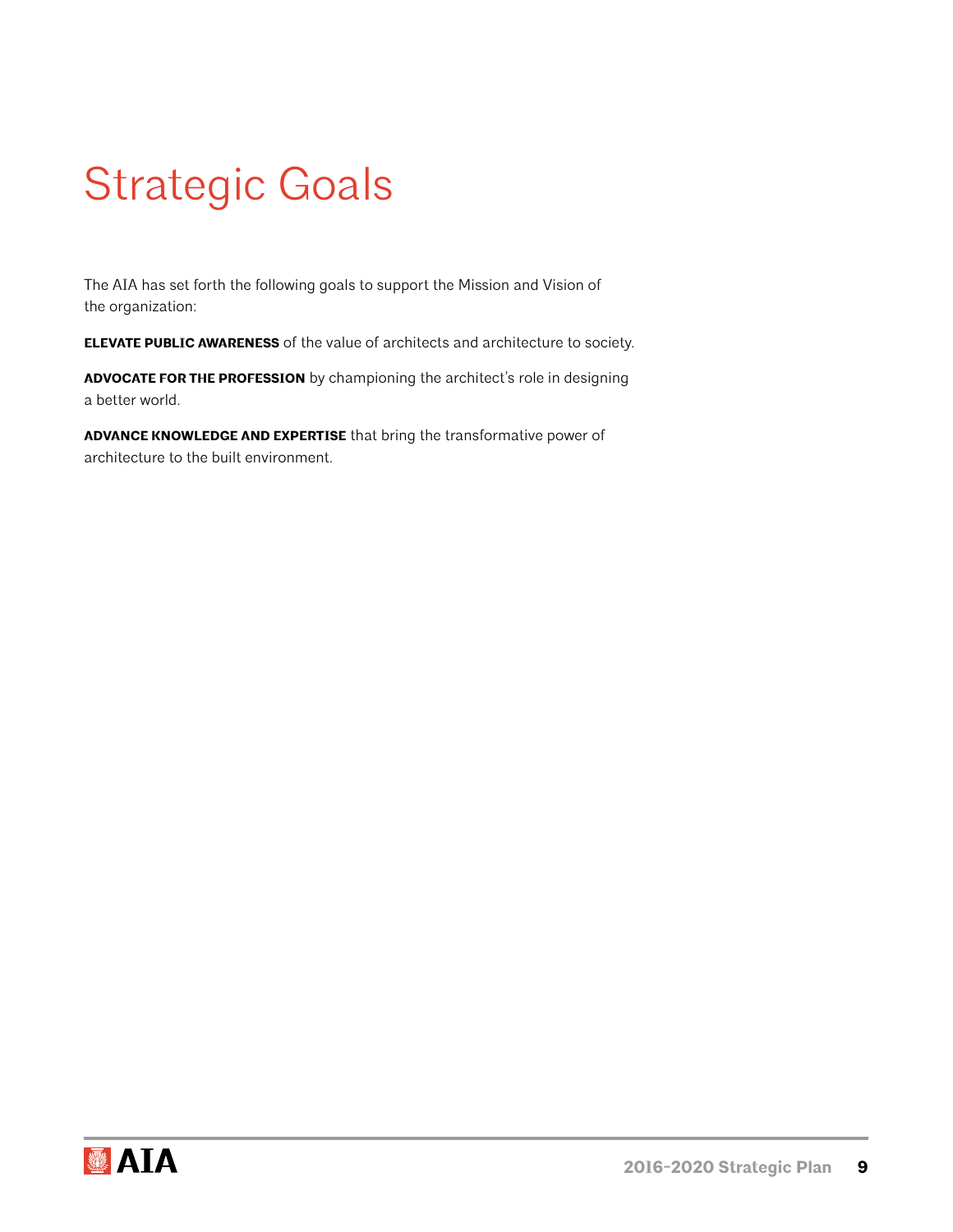## <span id="page-9-0"></span>Strategic Objectives

In order to achieve its goals, the AIA has articulated the following primary objectives:

**CAREER PATHWAYS** Foster a growing population of diverse, culturally competent, resilient, and knowledge-based design professionals.

**INFLUENCE** Expand architects' power to effect change with key decisionmakers.

**INNOVATION** Redefine perceptions of the architectural profession by broadly disseminating effective models of entrepreneurship, collaboration, consulting design services, and corporate culture.

**MARKET LEADERSHIP** Position the AIA and its members as the leading source for credible, reliable and accessible information on sustainable design practices that positively impact the built and natural environments.

**OUTREACH** Dramatically expand and enhance "touchpoints" in which the public can experience and interact with architects and architecture in their communities.

**POLICY** Advance federal, state, and local legislation and regulations that advance the architect's role in the design of the built environment.

**RELEVANCE** Demonstrate the central role architects play in the design and construction industry, protecting the health, safety, and welfare of the public, and advancing solutions that directly impact our most compelling social, economic, and environmental challenges.

**RESEARCH** Advance the study of evidence-based practices in architecture that lead to improved building performance.

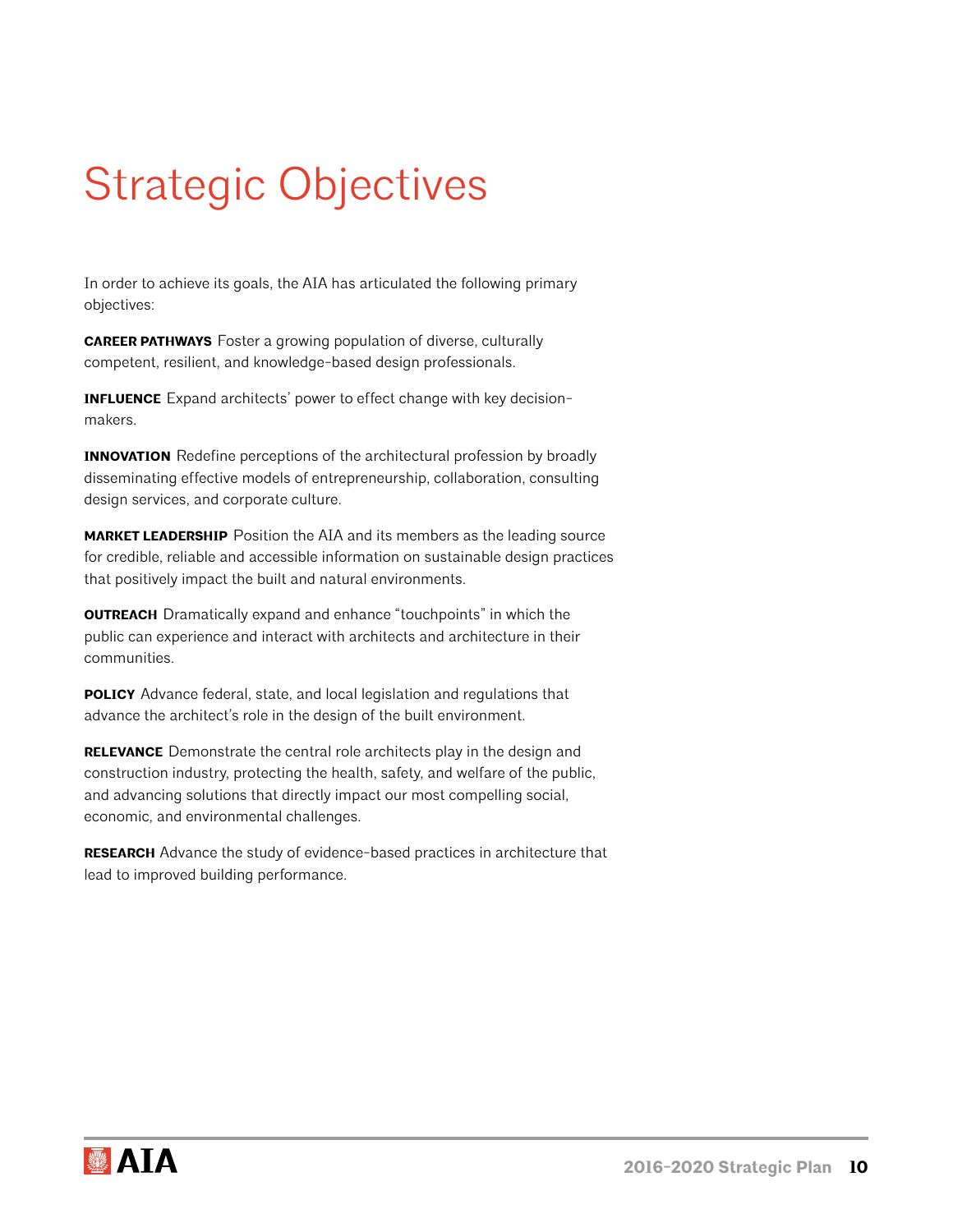## <span id="page-10-0"></span>Strategic Initiatives

The AIA has created four strategic initiatives that will emphasize certain critical areas of concern and opportunity for AIA members in furtherance of its goals and objectives:

**1. KNOWLEDGE** A primary aim of the AIA since its founding is to advance knowledge that increases architects' value to their clients, their practice, and their communities. To that end, the AIA has invested in the creation of a robust knowledge agenda that leverages and shares our professional expertise. The agenda sets forth key programs, including practice-relevant research, business intelligence, Knowledge Communities and member constituencies, and knowledge sharing and dissemination, while enhancing member value through a focus on quality continuing education.

**2. PROSPERITY** The AIA will focus its efforts and resources on advancing opportunities for practitioners and firms of all sizes to promote and sustain successful and resilient practices and prosperous business models. The initiative will integrate professional resources in a unified digital platform including a virtual practice handbook, support the practice-based understanding of environmental impact and human wellness in the built environment, initiate a network of expert advisers, identify and disseminate metrics for successful practice, and advocate for thriving practice to the profession, public, and government.

**3. SUSTAINABILITY** Sustainability remains a top priority for the AIA. As evidenced in AIA Policy and Position statements, Ethics Rules, AIA member groups, and the multitude of existing programs and activities dedicated to the subject, the impacts of sustainable design are some of the most significant market shifts of the current era. The AIA will continue to implement and grow its sustainability resources in four areas: Energy, Materials, Design & Health, and Resilience. Through education, research, policy, communications, partnerships, and Components, the AIA will advance our members' relevance and prosperity by enabling them to lead in this essential arena.

**4. WORKFORCE** A productive, diverse, culturally competent, and engaged workforce is essential to the future of the architecture profession. To foster this outcome, the AIA will broaden its view of the opportunities and challenges related to workforce development, and provide a more cohesive and structured approach to identify key catalysts in the areas of market demand, employment capacity, education, work experience, compensation, on-the-job training, career outlook, and organizational culture.

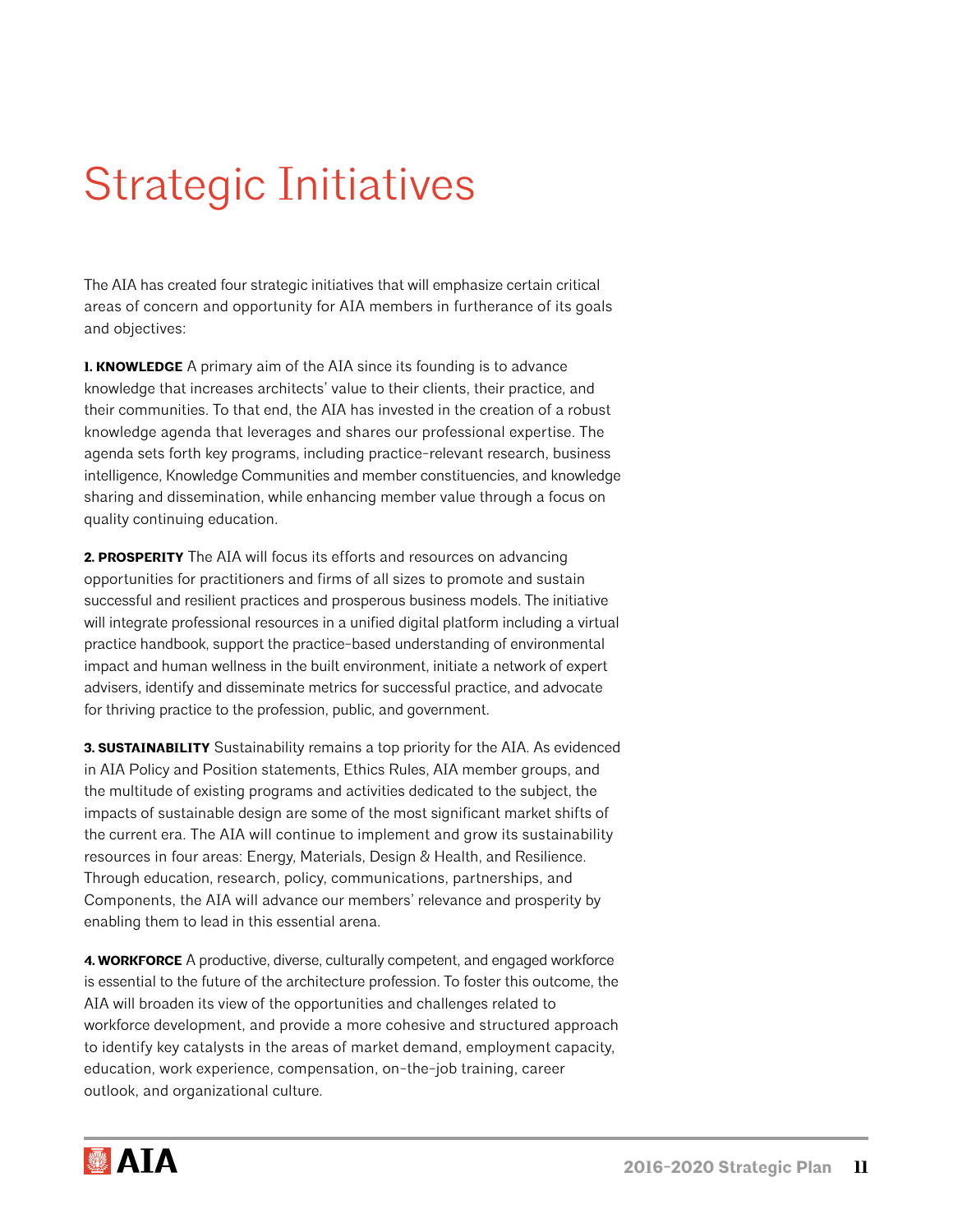### <span id="page-11-0"></span>Process Summary

In October 2014, the AIA embarked upon a collaborative effort to establish the organization's strategic priorities for the next five years. A task force with leadership by the Strategic Council and representatives from key stakeholder groups including the National Associates Committee, Culture Collective, and Knowledge Communities was charged with advancing the planning process. At the inaugural meeting of AIA's Strategic Council, the group engaged in a visioning exercise which established the foundation for the development of strategic objectives and initiatives laid out in this plan. Building upon findings from AIA's recent repositioning effort, the Strategic Council moved quickly to affirm AIA's mission and vision, and adapt the advancement statement into a more concrete set of goals for the organization.

From January to March 2015, task force members engaged various internal and external stakeholders through outreach, interviews, and surveys to gather input to inform the process. In addition, strategic plans were gathered from Components and allied organizations, and staff evaluated them for their relationship to the emerging topics from the Council and task force discussions.

Through an iterative process among the AIA Board of Directors, the Strategic Council, the Strategic Planning Task Force, and staff, the plan began to take shape. In August 2015, an all-member webinar was held to solicit input from components, members, and other stakeholders. The final plan, endorsed by the Strategic Council, was presented to AIA Board of Directors in September 2015.

As the plan moves into implementation, AIA staff will develop a dashboard of indicators that will help track the progress of each strategic initiative, as well as Institute-wide key performance indicators. Regular monitoring and reporting will create a common vocabulary for discussing the success of the plan with the Board, leadership and staff.

Task force members engaged various internal and external stakeholders through outreach, interviews, and surveys to gather input to inform the process. ,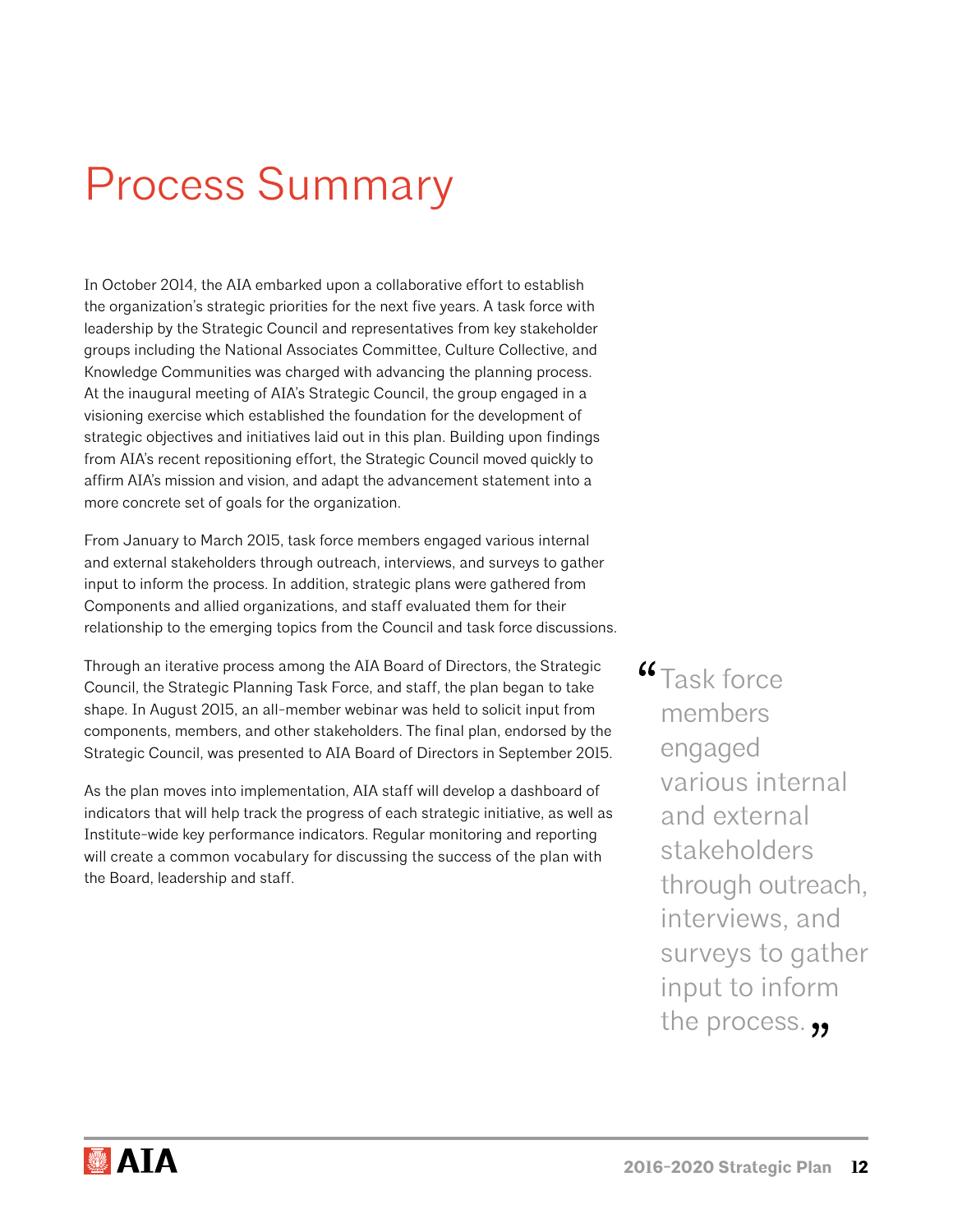### <span id="page-12-0"></span>**Conclusion**

The future holds great promise for architects and their role in the building industry. We will deepen our working relationship through future joint planning exercises with the Architects Foundation and further our goals in elevating public awareness. We will leverage the strengths of local networks, expert members, talented staff, and our strongest partners to advocate and advance knowledge for the benefit of the profession. And, we will look to the horizon for emerging strategic issues for the organization to address, including public interest/social impact design and specialty certification.

The AIA will achieve its long term goals and objectives with continuous guidance from the Strategic Council and Board of Directors, and through the implementation of both core programming and distinct strategic initiatives that emphasize a commitment to organizational excellence and continuous improvement. We are committed to putting this plan into action. And, we will change the way we work and reprioritize programs to advance this plan.